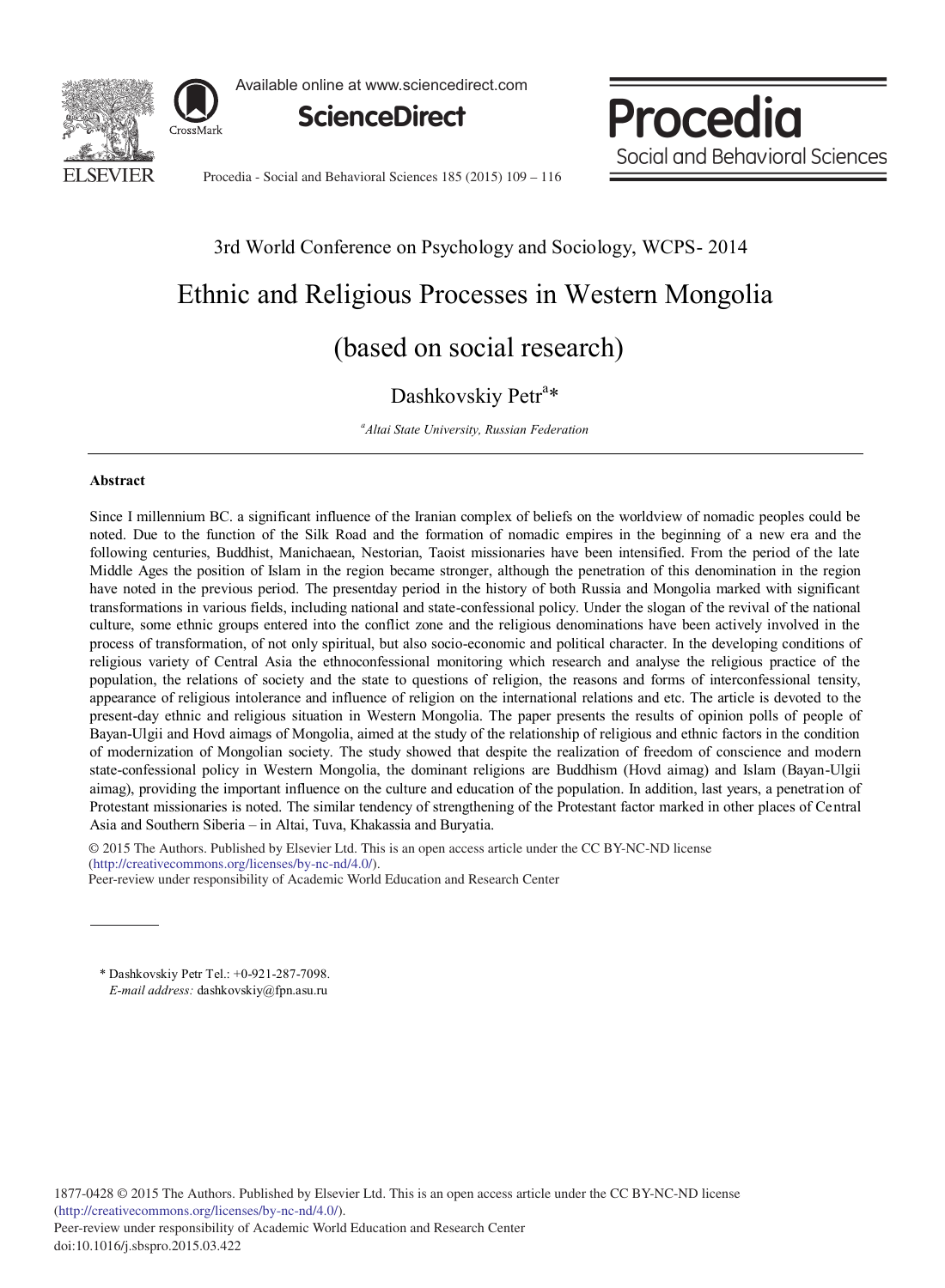*Keywords:* ethnic, religion, beliefs, Western Mongolia;

#### **1. Introduction**

Here introduce the paper, and put a nomenclature if necessary, in a box with the same font size as the rest of the paper. The paragraphs continue from here and are only separated by headings, subheadings, images and formulae. The section headings are arranged by numbers, bold and 10 pt. Here follows further instructions for authors. Central Asia, which includes Mongolia, is the multiethnic and multireligious region for many centuries. Researches consider that the formation of the shamanic complex of beliefs in Central Asia belongs at the least to Neolithic period (Mikhailov, 1980).

Since I millennium BC a significant influence of the Iranian complex of beliefs on the worldview of nomadic people has been noted. Since the beginning of the new era and during the following centuries because of the functioning of the Silk Road and the formation of nomadic empires Buddhist, Manichaean, Nestorian, Taoist missionaries have been activated (Klyashtorniy, 2006; Litvinskiy, 1997, Nikitin, 1984; Sukhbatar, 1978; Dashkovskiy, 2011). Since the period of the late Middle Ages the position of Islam in the region became stronger, although the Islamic infiltration in the region have been noted in the previous period (Nurtazina, 2000; Yarkov, 2010).

The modern period in the history of Mongolia is marked with significant changes in various fields, including the field of national and state-religious policy. Some ethnic groups under the slogan of the national culture revival entered the conflict zone, and religious denominations have become actively involved in the process of spiritual, social, economic and political changes. In the forming conditions of religious variety in Central Asia the holding of the ethnical confessional monitoring plays an important role. The task of this monitoring is to study and analyze the religious practices of the population, the relation of society and the state to religion, reasons and forms of interconfessional tensity, the emergence of religious intolerance and the influence of religion on international relations and etc. (Tishkov, 2004).

It is necessary to emphasize that democratic reforms in Mongolia and declaration of the Freedom of conscience and religion in the end of the XX – beginning of the XXI centuries opened the possibilities of revival of not only traditional religions for this region (shamanism, Buddhism and Islam), but also created favorable conditions for infiltration of new religious movements into the country. As a result the new religious situation began to form in Mongolia. Now in this country there are following faiths: Buddhism, Christianity (Catholicism, Orthodoxy, and Protestantism), Islam, Shamanism, Bahai Faith. 215 religious congregations manage the activity, including 163 Buddhist, 28 Christian, 22 Muslim congregations (Skorodumova, 2008).

This publication is devoted to a comparative analysis of religious processes in Khovd and Bayan-Ulgii Aimag (Mongolia Sociological research were aimed at identifying the religious composition of the population in the region, the problem of relation between the confessions, the influence of religion on the political situation in the region. Of the 251 respondents questioned in Khovd and Bayan-Ulgii aimag, 76% (192 people) believe that a person must be a believer, only 12% (30 people) of the respondents do not consider a faith as a compulsory component of every person's life, and 12% of respondents found difficult to determine the role of religion in human life. In Khovd aimag 78% of respondents believe that religion takes an important place in human life. At the same time, people aged 16 to 21 years feature a great importance of religion in human life only in 61% of cases, while those aged 22 years and over in more than 80% of cases believe that religion is very important in human life. The situation in Bayan-Ulgii aimag is different, 80% of respondents between the ages of 16 and 21 think that religion is very important in human life, the same opinion is shared by respondents aged 46 years and older. The respondents aged 46 to 60 years in 75% of cases, and 84% of respondents aged 61 and older believe that religion is very important in everyone's life. The lowest percentage of religion in human life observed among 44 % of respondents aged 36 to 45 years, while 34% of respondents in this age believe that being religious is absolutely unnecessary, and 22% could not determine the role of religion in human life.

Distribution of population by religious belonging in these regions is well reflected in the figures 1 and 2.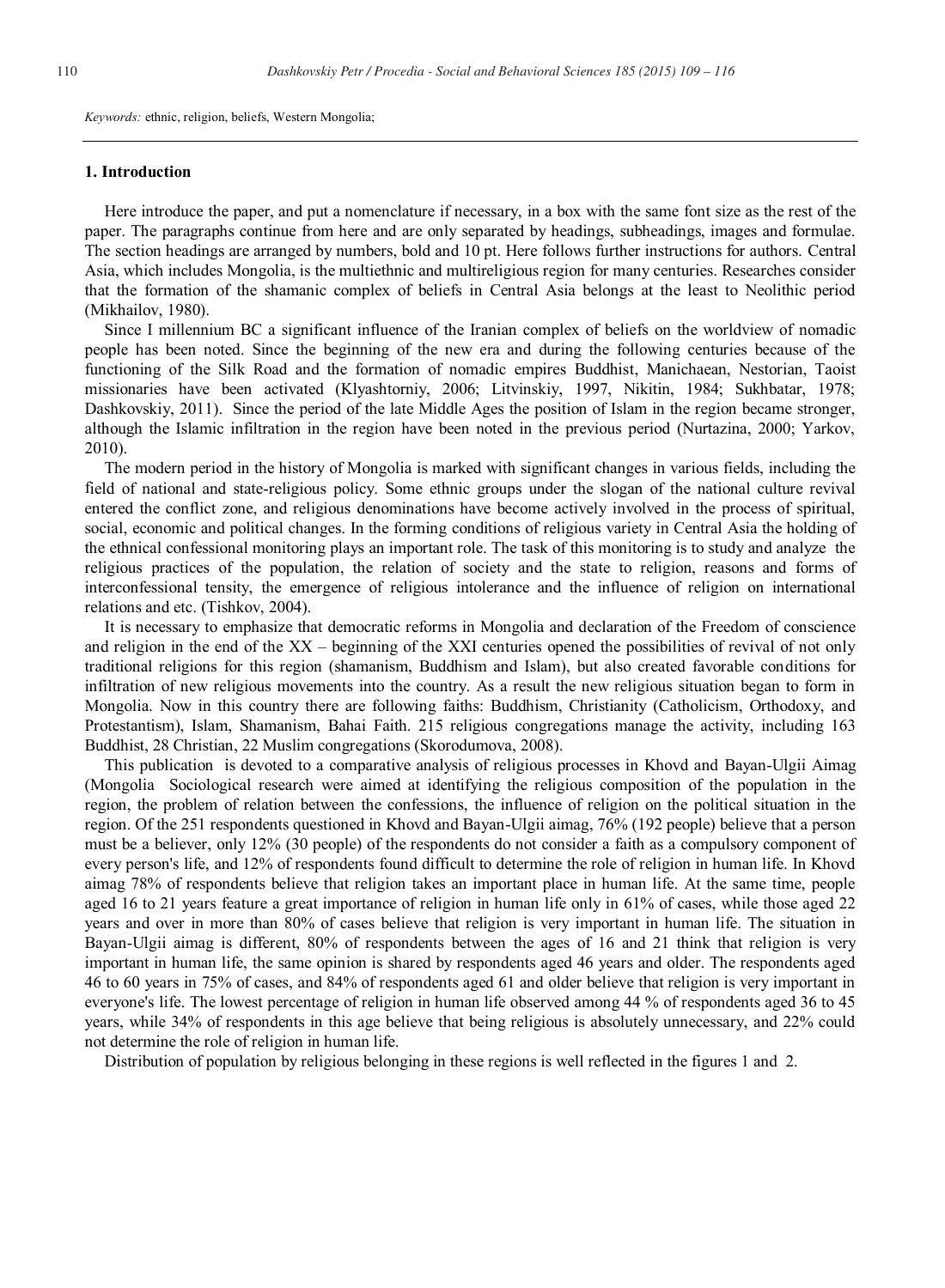

Fig.1. Religious belonging in Khovd aimag



Fig. 2. Religious belonging in Bayan-Ulgii aimag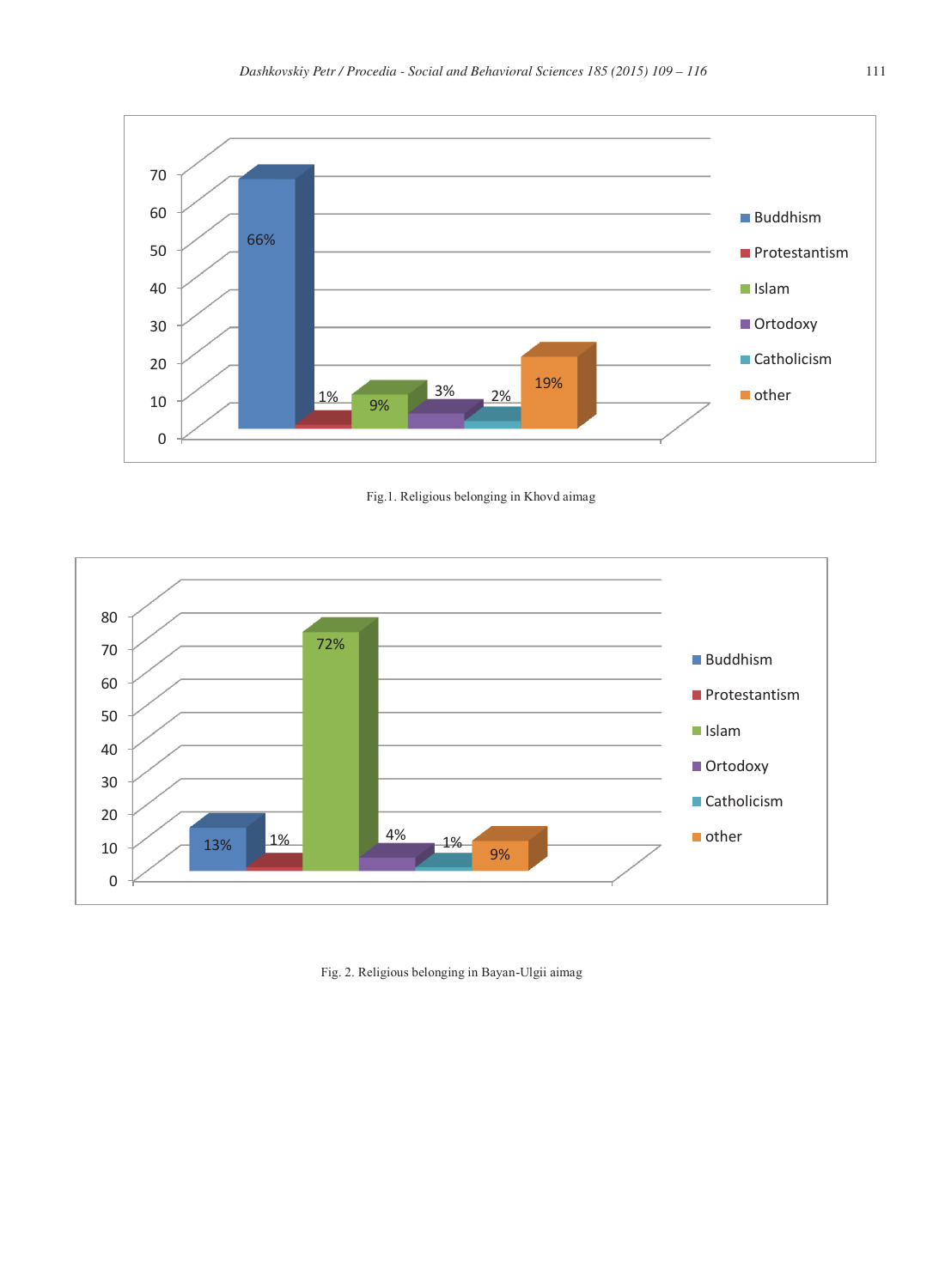It can be clearly seen that in Western Mongolia the dominant religions are Buddhism and Islam. A large percentage of respondents in Khovd aimag are indicated another religion. In Western Mongolia the growth of Protestant denominations noted by us on the basis of the results allows to talk about the stagnation in the growth of these denominations. In general, the spread of Christian denominations in Western Mongolia will remain under its former positions.

It should be noted that religious belonging in the Mongolian aimags is closely linked to the national identity. The basic mass of the respondents quite clearly indicates their ethnic belonging right up to indicate sub-ethnic group. In Khovd aimag, where the dominant faith is Buddhism, the population by ethnic group is located in the following way:



Fig. 3. National composition of respondents in Khovd aimag

In Bayan-Ulgii aimag 58% of the questioned population is Kazakhs. Other nationalities are located the following way: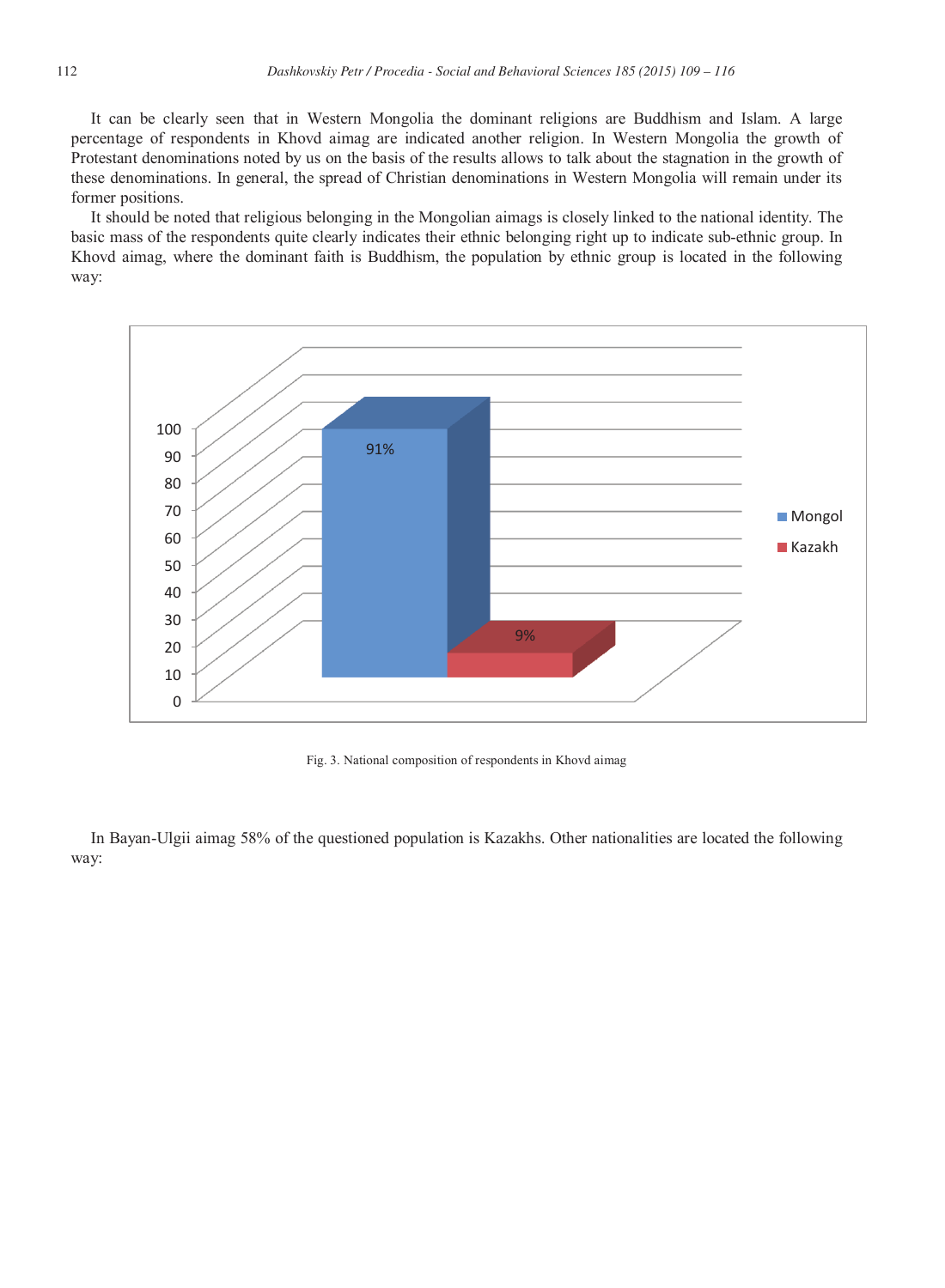

Fig. 4. National composition of the respondents in the Bayan-Ulgii aimag

Suspension of the growth of Christian denominations in this region in many ways is connected with a government policy. The state support is rendered for the traditional for Mongolia faiths - Islam and Buddhism (Namsaraeva, 2004; Sabirov, 2006).

The answers to questions about the celebration of religious holidays at home could indicate the religious level. In this case, 66% of respondents in Khovd and 49% in the Bayan-Ulgii aimags said that house religious holidays are not celebrated. However, despite this, the religious observance is important for 65% of respondents in the Bayan-Ulgii aimag and 54% of respondents in Khovd aimag.

The most important factor in regulation of international and interreligious relations is family and marriage relations. According to a survey in the Bayan-Ulgii aimag 65% (68 people) would not agree to a marriage with a representative of another faith, while 80 people (77%) said that their families have no representatives of other faiths. In Khovd aimag 58% of respondents (85 people) are against interreligious marriages, and 130 respondents (88%) have monoconfessional family. In the case of marriage with representatives of different faith in Khovd aimag a preference is given for Buddhism (76% of respondents), on the second position is Catholicism - 53% and on the third is Islam - 29% of respondents. In Bayan-Ulgii aimag a preference is given for Protestantism (40% of respondents), the second position for Buddhism - 36% of respondents, and the third - 24% for Catholicism. In many ways, this tendency can be connected with the ethnic composition of these regions, as well as the dominant faiths. In Khovd aimag, where Buddhism is the dominant denomination, number people who wish to marry with representatives of the religion are higher than in Bayan-Ulgii aimag, where the dominant religion is Islam. Protestantism in the Western Mongolia is the most preferred denomination for the conclusion of interreligious marriage. The problem of how to easily find contact with representatives of other religion allows estimating an interfaith situation in the Western Mongolia. Thus, in the Khovd aimag 16% of the respondents answered that it is heavy, than it is easy to find contact with the representative of another faith, and 31% of respondents can't find contact with believers of another religion. In Bayan-Ulgii aimag percentage of respondents who answered this question in the same way was 15% and 31%.

On the territory of aimags there are no contradictions with the representatives of the dominant faiths. Thus, in Khovd aimag, 50% of respondents are not in contradictions with the Buddhist tradition, and Bayan-Ulgii aimag,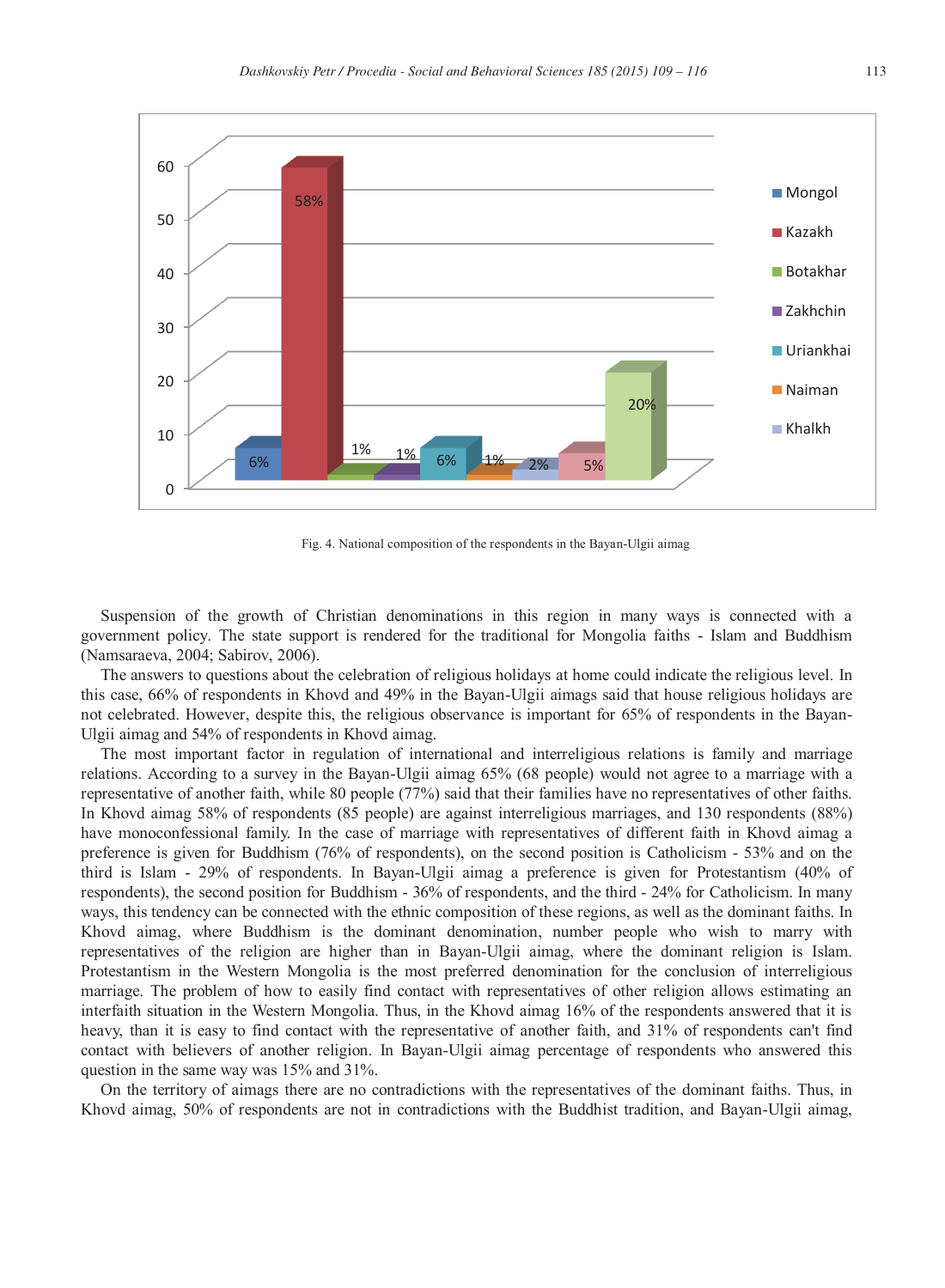57% of respondents are not in contradictions with the Islamic tradition.

It's necessary to pay attention to the fact that sufficiently tolerant attitude towards the representatives of other faiths has been established on the territory of Mongolia. A total of 66% of the respondents in the Bayan-Ulgii and 68% - in Khovd aimag have no contradictions with the representatives of other faiths.

At the same time, it should be noted that 41% of the respondents have the most complicated interconfessional relations in Khovd aimag with representatives of Islam, as well as with representatives of the Catholic Church in 30% of cases.

In Bayan-Ulgii aimag with a predominantly Muslim population, 43% of respondents have conflicts with the Protestant denominations and 21% of respondents with representatives of Judaism. Conflict situation with representatives of Protestantism explains the stopping of growth of this denomination on the territory of Bayan-Ulgii aimag.

The reasons of the emergence of the conflicts are reflected in the following figures 5 and 6.



Fig.5 The reasons of emergence of the conflicts for religious motives in the Khovd aimag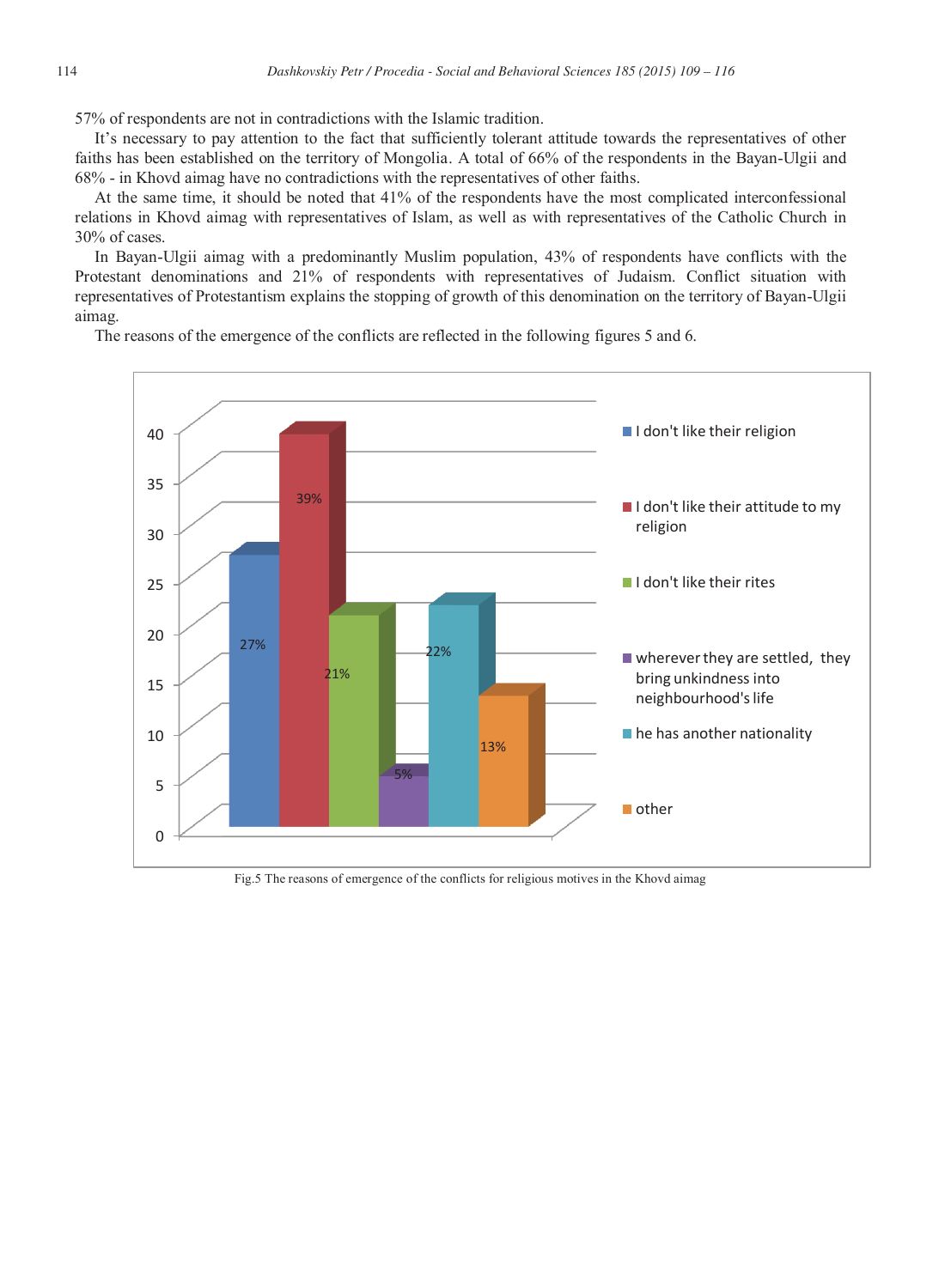

Fig. 6. The reasons of emergence of the conflicts for religious motives in the Bayan-Ulgii aimag

On the basis of the figure we see that the national trait is not the main reason of the arising conflicts. In Khovd aimag 22% of respondents and 16% of respondents in the Bayan-Ulgii aimag said that national characteristic is the reason for the conflicts. The attitude to the appearance of unknown denominations of Western Mongolia is not simple. In Khovd and Bayan-Ulgii aimags 46% of respondents find difficult to answer this question, 35% of respondents in Khovd aimag and 30% of respondents in Bayan Ulgii aimag say about the negative attitude to the appearance of the unknown religion. Despite this, the religious situation in Western Mongolia, can be regarded as calm, 77% (113 people) of the respondents in Khovd and 60% (63 people) of the respondents in the Bayan-Ulgii aimags never feel the infringement of their religious rights.

As a result of the survey, it was found that the people of Western Mongolia are not receive enough information about the religious processes in the state. In Khovd aimag, 53% of respondents said about the lack of information received through the media, and 11% of respondents found this question difficult to answer. In Bayan-Ulgii aimag the percentage of dissatisfied was 41%, and 21% of respondents didn't answer. At the same time, people of the Bayan-Ulgii aimag aged 36 years to 60 years noted that they receive enough information about religion in the media. In Khovd aimag this kind of trend were not noticed. A large part of the inhabitants of Khovd aimag (50% of respondents) trust the media in coverage of religious issues. People aged 22 to 45 years have some doubts in the veracity of the material. At the same time, the percentage who believes that the media is not provided truth information ranges from 49% to 66%. Population of Bayan-Ulgii aimag trust media in the coverage of religious issues. In this case, we can not choose the category of persons who have some doubts in the received information through the media.

As a result of a short review of the research on the territory of Khovd and Bayan-Ulgii aimags of Mongolia we can come to the following conclusions. Today we should pay a particular attention to the aggravated negative